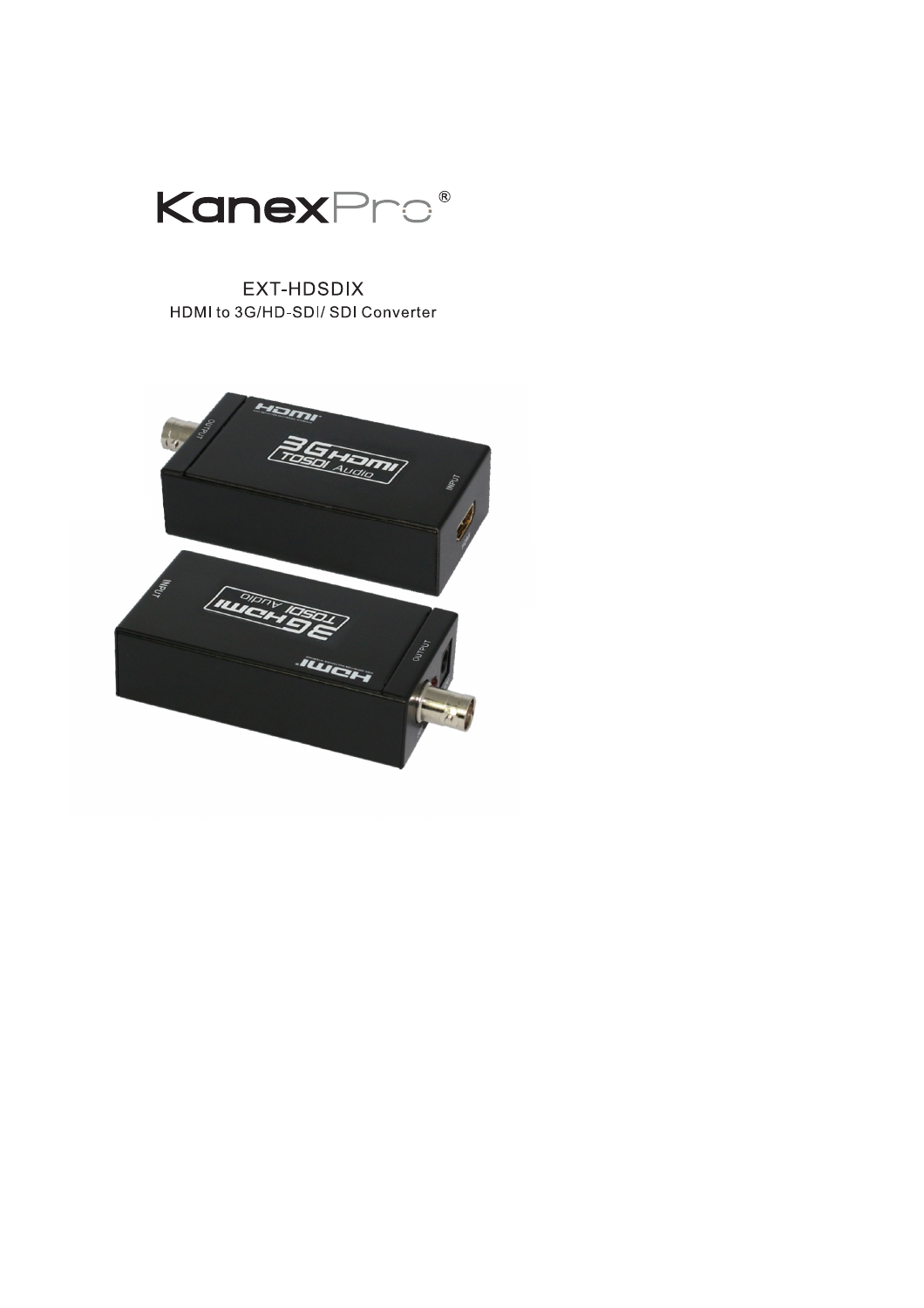## Setup Guide

## **Table of Contents**

- 1)
- $2)$  $3)$
- $4)$
- 5) Operation controls and functions  $\ldots \ldots \ldots \ldots$
- $6)$
- $7)$

### Notice

KanexPro reserves the right to make changes in the hardware, packaging and any accompanying documentation without prior written notice.

### $\mathbf{I}$ Introduction

### Introduction to EXT-HDSDIX

The KanexPro HDMI to SDI converter is a compact device designed to transform high resolution HDMI sources such as HD cameras, GoPro cams, HDMI based PC's to an SDI monitor. The compact design can easily fit behind an SDI display, in the back of a rack or directly on a camera rig.

This SDI converter provides signal equalization and re-clocking for longer runs up to 300 meters on SD mode and 100 meters for HD mode. Ideal for monitoring and recording solutions in the edit suite, on set or at live events.



- Convert an HDMI PC signal or HD camera into an HD-SDI signal  $\bullet$
- Network Unlimited Extender for Monitors  $\bullet$
- Synchronized output audio video and audio
- Up to eight channels of HDMI audio are passed through to the SDI output l.
- Fit behind a monitor, in the back of a rack or directly on a camera rig  $\bullet$
- Supports signal re-clocking and equalization  $\bullet$
- SDI runs up to 300 meters  $\bullet$
- Support for HD-SDI runs up to 200 meters

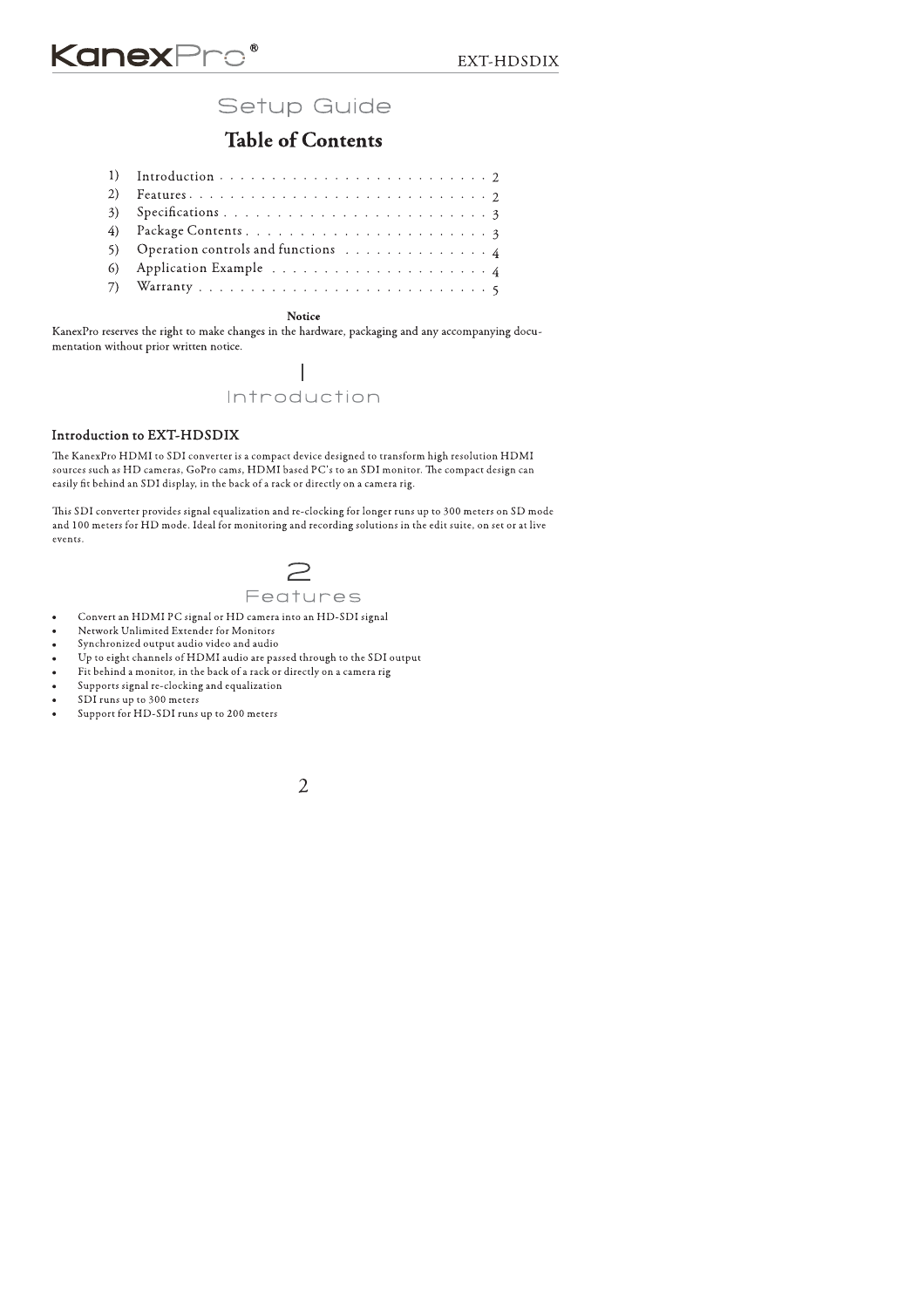## $\overline{\mathsf{C}}$ Specifications

| Video Input:                                      | Input: 1 x HDMI<br>Input Connector: 1 x HDMI Female connector<br>Input Video Signal: HDMI                                                                                                                                                                                                |
|---------------------------------------------------|------------------------------------------------------------------------------------------------------------------------------------------------------------------------------------------------------------------------------------------------------------------------------------------|
| Video Output:                                     | Output: 1 x SDI<br>Output Connector: 1 x BNC<br>Output Video Signal: SD/HD/3G SDI                                                                                                                                                                                                        |
| <b>Input Resolutions (HDTV):</b>                  | 1080p, 1920x1080<br>720p; 1280x720<br>1280x720, 480I (NTSC mode) 576i Standard PAL mode                                                                                                                                                                                                  |
| <b>HDMI</b> Input Timings:                        | Supports HDMI input timings: 480i@59.94, 576i,<br>and 720p@50/59.94/60 1080i@50/59.94/60,<br>and 1080p@23.98/24/25/29.97/30/50/59.94/60                                                                                                                                                  |
| SDI Output:                                       | Converts HDMI signal to SDI: 480i/576i to SD-SDI<br>(SMPTE 259M-C, at bitrates of 270 Mbit/s)720p/1080i to<br>HD-SDI (SMPTE 292M, at bitrates of 1.485 Gbit/s or<br>1.485/1.001 Gbit/s) 1080p to 3G-SDI (SMPTE 424M<br>/425M-AB, at bitrates of 2.970 Gbit/s and 2.970/1.001 Gbit/s)     |
| Distance:                                         | Supports SDI output distance up to 100 meters (3G-SDI),<br>200 meters (HD-SDI), or 300 meters (SD-SDI)                                                                                                                                                                                   |
| Bandwidth:                                        | SDI interface operates at bitrates of 2.970 Gbit/s, 2.970<br>/1.001 Gbit/s, 1.485 Gbit/s, 1.485/1.001 Gbit/s and 270 Mb/s.                                                                                                                                                               |
| Environmental:                                    | Operating Temperature: 0°C to +70°C<br>Operating Humidity: 10% to 85 % RH (no condensation)<br>Storage Temperature: -10°C to +80°C<br>Storage Humidity: 5% to 90 % RH (no condensation)<br>Regulatory Approvals Converter: FCC, CE, UL<br>Regulatory Approvals Power Supply: FCC, CE, UL |
| Mechanical:                                       | Size: (LWH): 3.14"x1.61"x0.98"<br>Weight (net): 0.33 lbs. (150g)                                                                                                                                                                                                                         |
| Power Requirements:                               | External power supply: 5V DC<br>Power consumption: 5W                                                                                                                                                                                                                                    |
| Warranty:                                         | 1 Year parts & labor                                                                                                                                                                                                                                                                     |
| 1) HDMI to SDI converter<br>2) 5V DC power supply | Package Contents                                                                                                                                                                                                                                                                         |
| 3) Operation manual                               |                                                                                                                                                                                                                                                                                          |
|                                                   |                                                                                                                                                                                                                                                                                          |
|                                                   | 3                                                                                                                                                                                                                                                                                        |



- HDMI to SDI conver<mark>i</mark><br>5V DC power supply<br>Operation manual rter -
- 5V DC power supply
- Operation m: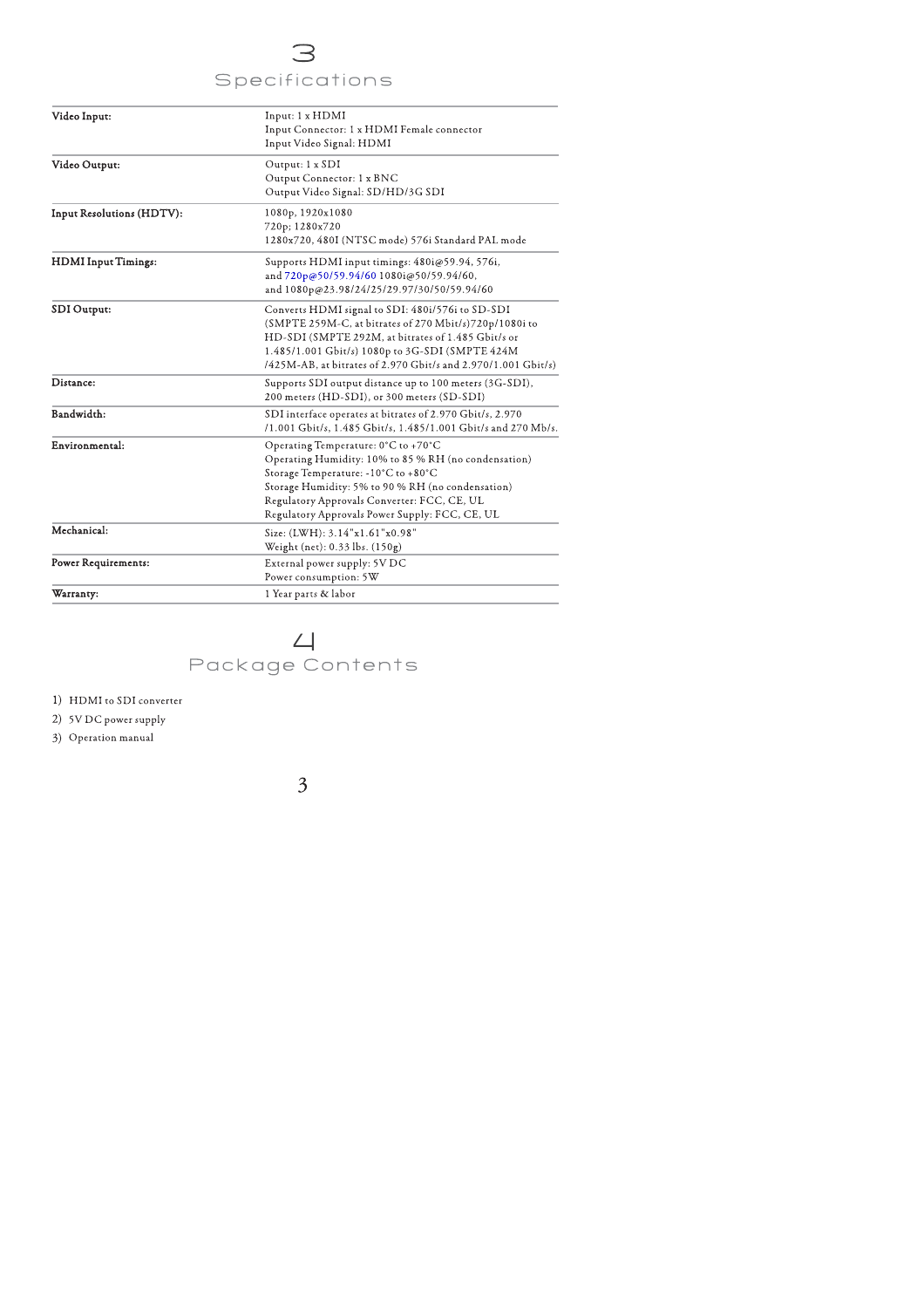## Operation controls and functions



- 1) SDI-OUT: This slot is where you will connect the SDI display with a coaxial cable
- $2)$ POWER LED: This red LED will illuminate when the converter is connected to the provided power supply
- DC IN: Plug the 5V-12V DC power supply into the unit  $3)$
- HDMI IN: This slot is where you will connect the HDMI source with a HDMI cable  $4)$

# 6<br>Application Example



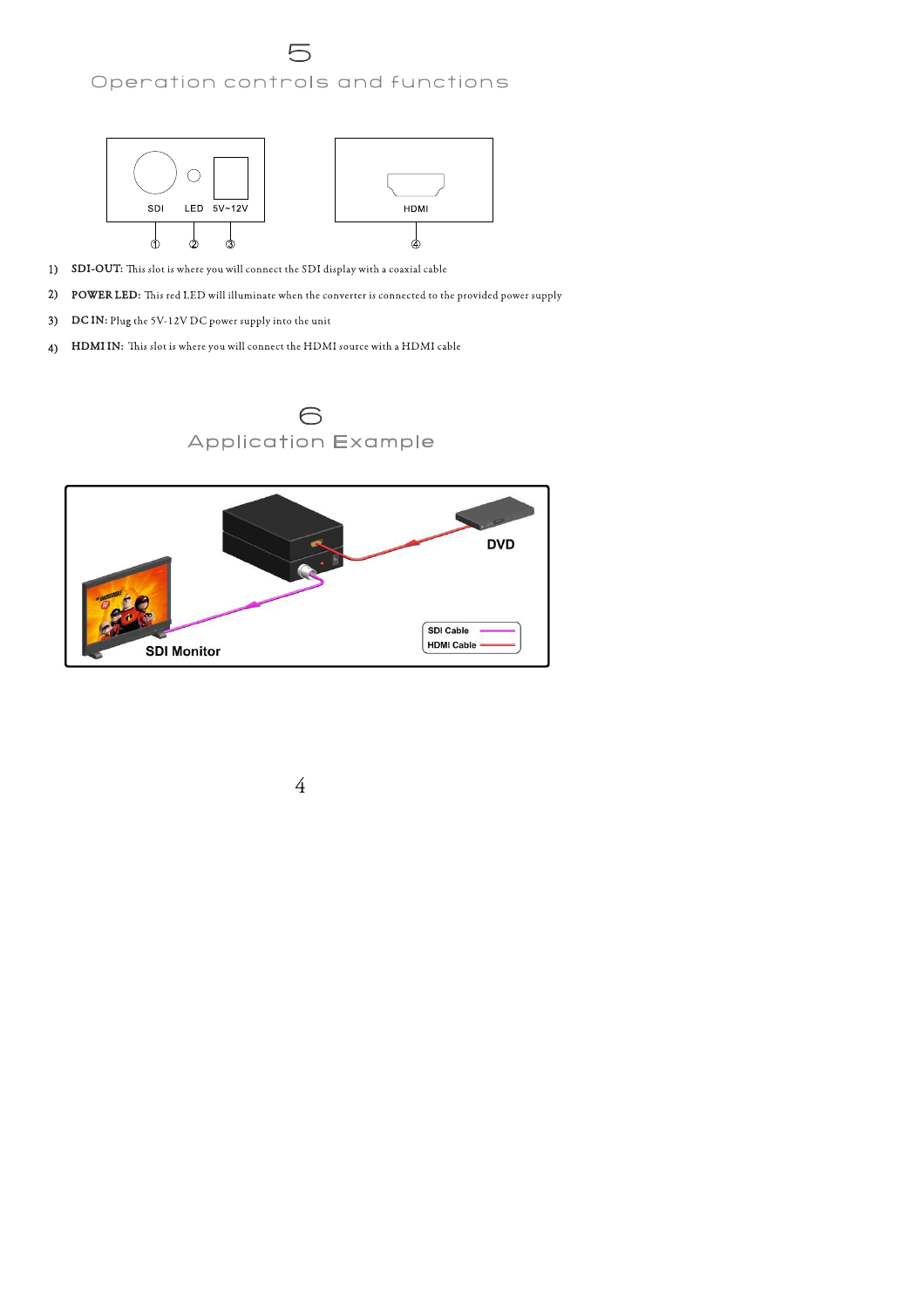

### A. Limited Warranty

FrancePro warrants that (a) its products (the "Product") will perform greatly in agreement with the accompanying written materials for a period of 1 year from the date of receipt and (b) that the product will be free from

#### **B.CUSTOMER REMEDIES**

KanexPro's entire liability and Customer's exclusive remedy shall be, at KanexPro option, either return of the price paid for the Nance, TO SCHINE and USE of the Product that does not meet this Limited Warranty and which is returned to KanexPro with a<br>copy of customers' receipt. This Limited Warranty is void if failure of the Product has resulted fro

### C.NO OTHER WARRANTIES

TO THE MAXIMUM EXTENT PERMITTED BY APPLICABLE LAW, KANEX DISCLAIMS LL OTHER WARRANTIES, EITHER EXPRESS OR IMPLIED, INCLUDING, BUT NOT LIMITED TO IMPLIED WARRANTIES OF ETTILE EXTRESS ON IMPLIED, INCLUDING, BOTTING IN THE THE REGARD TO THE PRODUCT AND ANY RELATED WRITTEN MATERIALS. THIS LIMITED WARRANTY GIVES CUSTOMERS SPECIFIC LEGAL RIGHTS. CUSTOMERS MAY HAVE OTHER RIGHTS DEPENDING ON THE JURISDICTION.

### D NO LIARILITY FOR DAMAGES

TO THE MAXIMUM EXTENT PERMITTED BY APPLICABLE LAW, IN NO EVENT SHALL KANEX BE LIABLE FOR TO THE MARKETS WHATSOEVER (INCLUDING WITHOUT LIMITATION, SPECIAL, INCIDENTAL, CONSEQUENTIAL, OR INDIRECT DAMAGES FOR PERSONAL INJURY, LOSS OF BUSINESS PROFITS, BUSINESS INTERRRUPTION, LOSS OF BUSINESS INFORMATION, OR ANY OTHER PECUNIARY LOSS) ARISING OUT OF THE USE OF OR INABILITY TO USE THIS PRODUCT, EVEN IF KANEX HAS BEEN ADVISED OF THE POSSIBILITY OF SUCH DAMAGES.

**KanexPro**<sup>®</sup>

Brea, California KanexPro.com EXT-HDSDIX

HDMI are trademarks or registered trademarks of HDMI Licensing LLC in the United States and other countries. Kanex is a trademark of Apogee Inc., registered in the U.S. HDBaseT<sup>78</sup> is a trademark of HDBaseT<sup>79</sup> alliance.